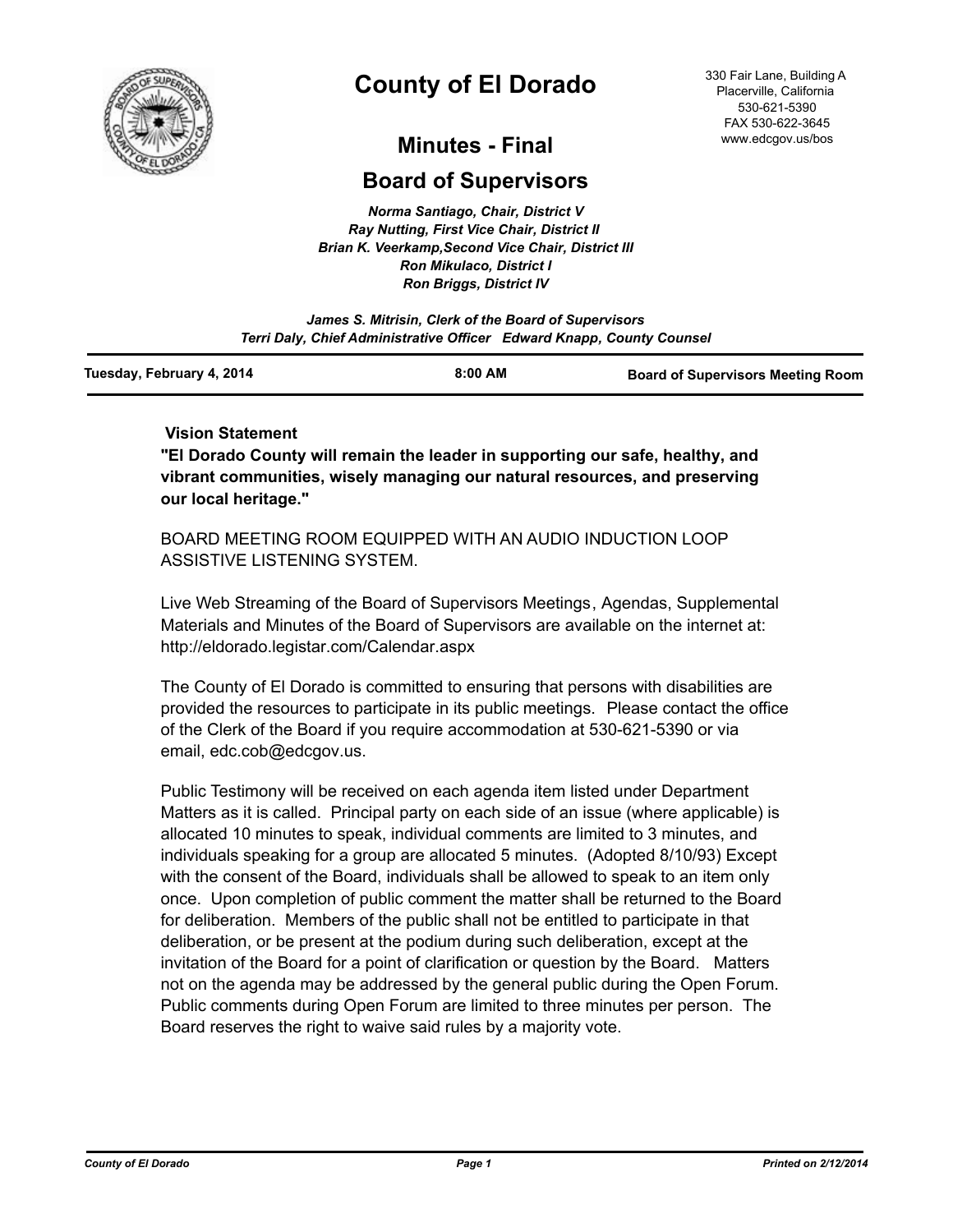Materials related to an item on this Agenda submitted to the Board of Supervisors after distribution of the agenda packet are available for inspection during normal business hours in the public viewing packet located in the foyer of Building A, 330 Fair Lane, Placerville or in the Board Clerk's Office located at the same address. Such documents are also available on the Board of Supervisors' Meeting Agenda webpage subject to staff's ability to post the documents before the meeting.

The Board of Supervisors is concerned that written information submitted to the Board the day of the Board meeting may not receive the attention it deserves The Board Clerk cannot guarantee that any FAX, email, or mail received the day of the meeting will be delivered to the Board prior to action on the subject matter.

The Board meets simultaneously as the Board of Supervisors and the Board of Directors of the Air Quality Management District, In-Home Supportive Services, Public Housing Authority, Redevelopment Agency and other Special Districts.

For Purposes of the Brown Act § 54954.2 (a), the numbered items on this Agenda give a brief description of each item of business to be transacted or discussed. Recommendations of the staff, as shown, do not prevent the Board from taking other action.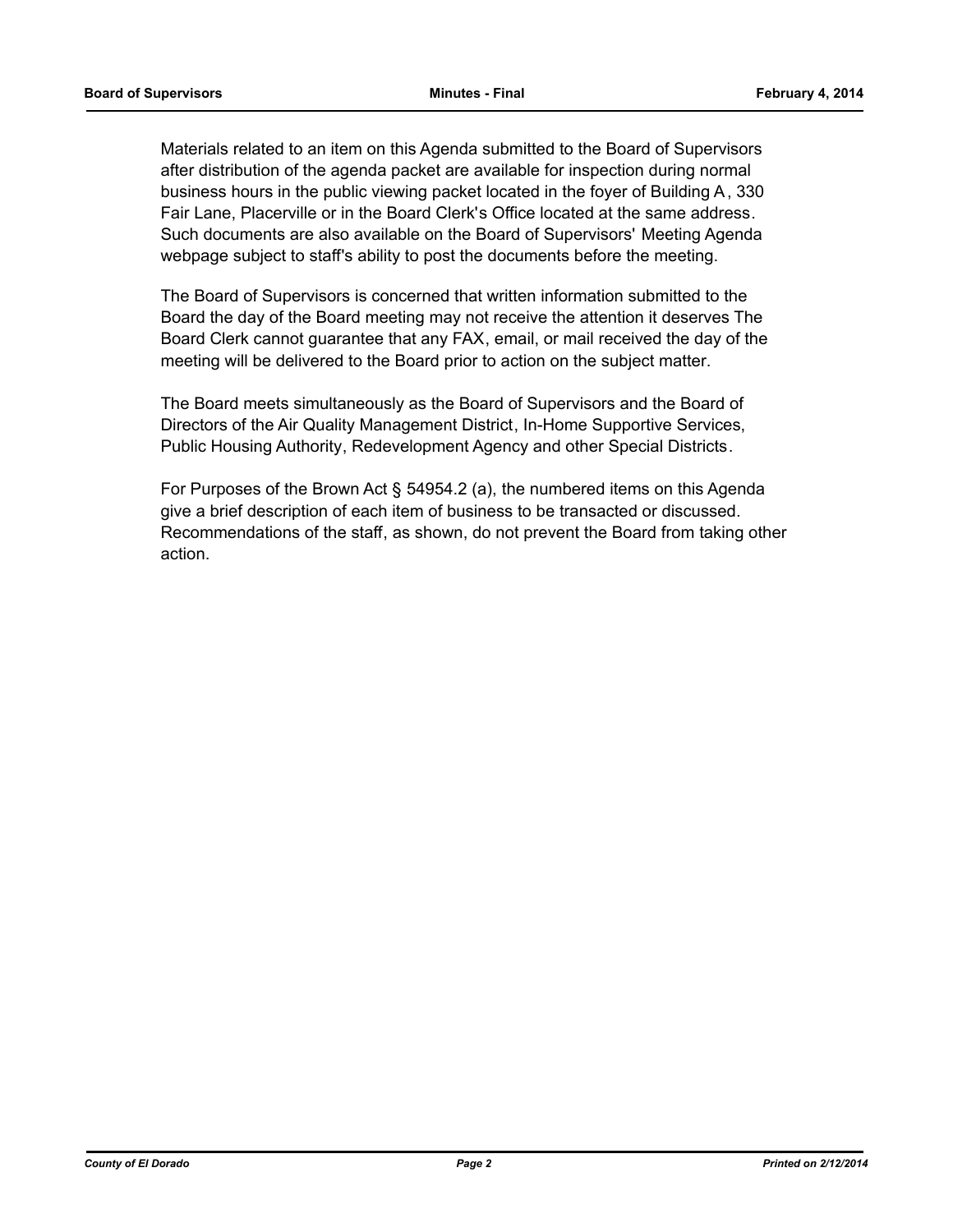#### **8:02 A.M. - CALLED TO ORDER AND RECESSED TO CLOSED SESSIONS**

- Present: 4 Supervisor Briggs, Supervisor Santiago, Supervisor Mikulaco and Supervisor Veerkamp
- **Absent:** 1 Supervisor Nutting

#### **9:22 A.M. - RECONVENED TO OPEN SESSION AND CLOSED SESSION REPORTS**

Present: 5 - Supervisor Briggs, Supervisor Santiago, Supervisor Mikulaco, Supervisor Veerkamp and Supervisor Nutting

#### **INVOCATION AND PLEDGE OF ALLEGIANCE TO THE FLAG**

**Supervisor Nutting led the Pledge of Allegiance to the Flag. Supervisor Santiago gave the Invocation.**

#### **ADOPTION OF THE AGENDA AND APPROVAL OF CONSENT CALENDAR**

#### APPROVAL OF CONSENT CALENDAR 1

**A motion was made by Supervisor Nutting, seconded by Supervisor Mikulaco to Adopt the Agenda and Approve Consent Calendar 1 pulling items 4 and 9. Items 16, 17, 18, 19 and 20 were added to Consent Calendar 1.**

**Yes:** 5 - Briggs, Santiago, Mikulaco, Veerkamp and Nutting

## APPROVAL OF CONSENT CALENDAR 2

**A motion was made by Supervisor Mikulaco, seconded by Supervisor Veerkamp to Approve Consent Calendar 2 pulling item 13.**

**Yes:** 4 - Briggs, Santiago, Mikulaco and Veerkamp

The Board may make any necessary additions, deletions or corrections to the agenda including moving items to or from the Consent Calendar and adopt the agenda with one single vote. A Board member may request an item be removed from the Consent Calendar for discussion and possible action, and the item will be moved from Consent and heard as a separate item with Department Matters. Any member of the public may ask to address an item on the Consent Calendar prior to Board action.

## **14-0252** OPEN FORUM *Public Comment: M. Lane, S. Taylor, W. Nagel*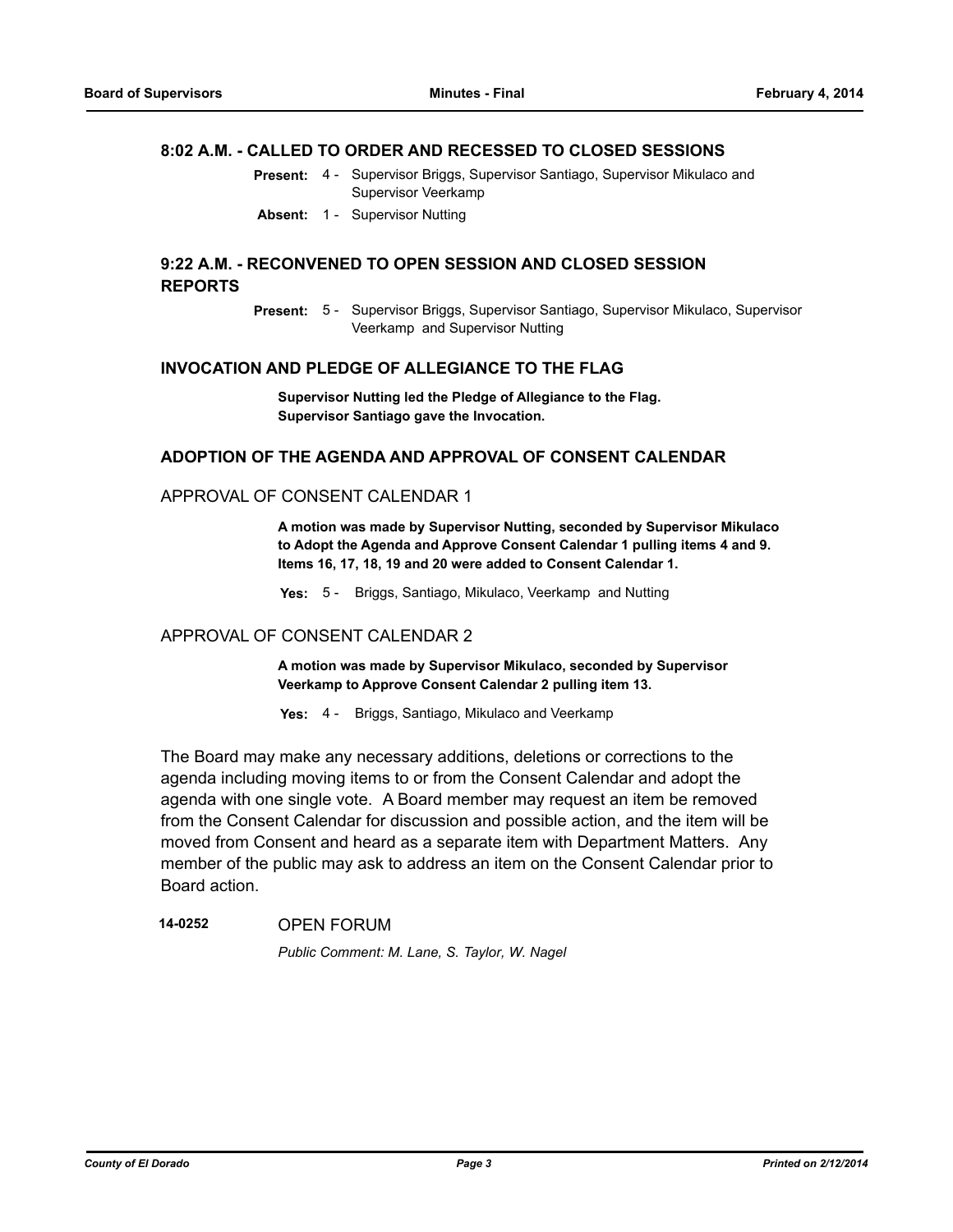### **CAO UPDATE**

**The Chief Administrative Officer wanted to invite everyone to the Placerville Library to experience the Touch the Past Kiosk. This is a local history electronic kiosk. By waving your hand over eight different topics, historical photos, video and narrative will be displayed. The topics are Gold Rush, Then and Now, Railroads, Logging, Recreation, Apples and Wine, Lake Tahoe and Museums. It is a portable kiosk and will go to all the branches and hopefully other locations within the County. The kiosk was made possible by a grant from the North Net Library System. The Chief Administrative Officer wanted to thank all those who worked on the kiosk.**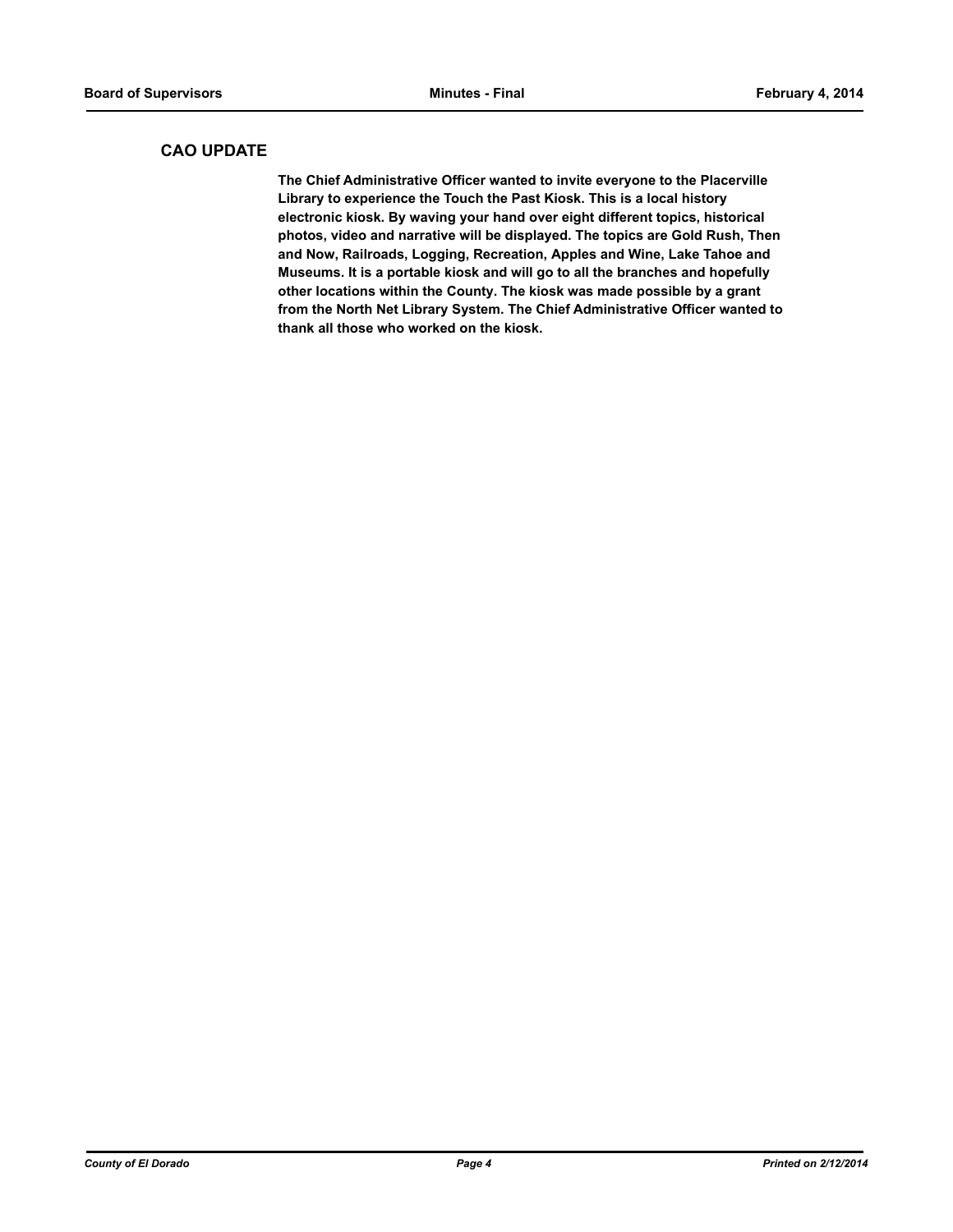#### **CONSENT CALENDAR 1**

**1. 14-0185** Fair Manager recommending the Board approve and authorize the Chair to sign the 2014 El Dorado County Fair Budget with total operating expenses in the amount of \$1,086,539 as previously approved by the El Dorado County Fair Board of Directors at their December 4, 2013 meeting.

> **FUNDING**: No county funds are included in the Fair Association budget.

**This matter was Approved on Consent Calendar 1.**

**2. 14-0130** Chief Administrative Office, Parks Division, recommending the Board approve Resolution **007-2014** for submittal of a Housing-Related Parks Grant application to the California Department of Housing and Community Development in an amount up to \$150,350 to provide additional funding resources to support parks and recreation projects that benefit the community and add to the quality of life in our county.

> **FUNDING:** State Proposition 1C Funds, the Housing and Emergency Shelter Trust Fund Act of 2006.

**Resolution 007-2014 was Adopted upon Approval of Consent Calendar 1.**

**3. 14-0098** Chief Administrative Office, Risk Management Division, recommending the Board approve the Catastrophic Inmate Medical Insurance (CIMI) Program 2014 Insurance Proposal with a \$75,000 deductible and authorize the Assistant Chief Administrative Officer, or designee, to bind coverage for \$95,586 (\$22.25 per inmate per month) estimated annual premium effective February 1, 2014.

> **FUNDING:** County General Fund and AB109 Funds (No Federal Funds).

**This matter was Approved on Consent Calendar 1.**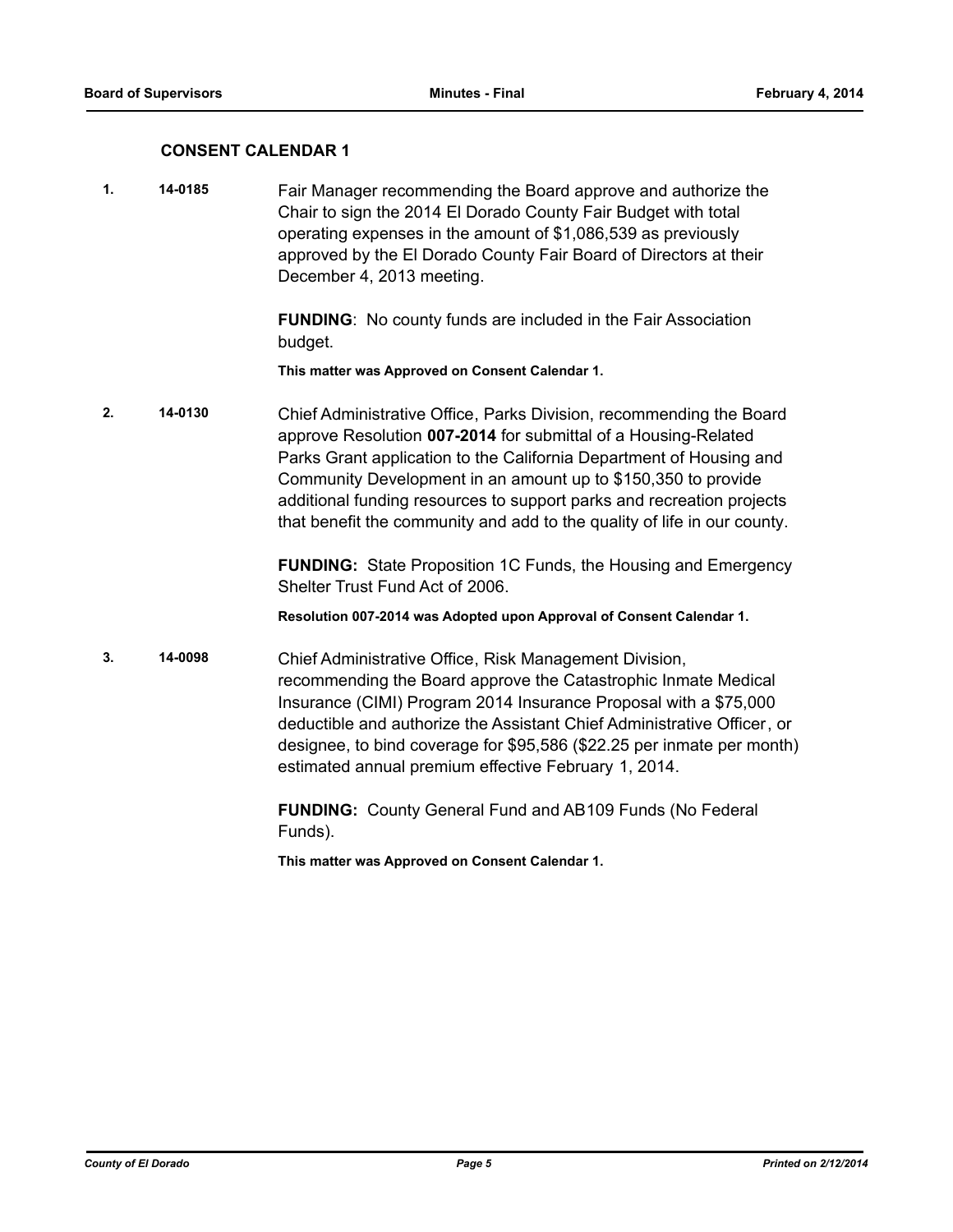| 4. | 12-0255 | Community Development Agency, Transportation Division,<br>recommending the Board authorize Transportation to proceed with<br>ordering and payment of title reports and certified appraisals to<br>commence the acquisition process for the Diamond Springs Parkway -<br>Phase 1A - SR-49 Realignment Project, CIP No. 72375, affecting<br>portions of the following subject parcels:<br>1) APN 051-250-13, Barry Brewer;<br>2) APN 054-342-38, Grado Equities II, A California LLC;<br>3) APN 054-351-03, John and Amy McGillivray;<br>4) APN 054-351-04, Gerald and Elisabeth Herrington, Trustees of the<br>Herrington GL&EA Family Trust dated July 13, 2006;<br>5) APN 054-351-05, Matthew and Jonalin McCollum;<br>6) APN 054-351-07, Peter and Priscilla Petanovich;<br>7) APN 054-351-14, Denise Hayes;<br>8) APN 054-351-15, Earl and Beverly Case, Trustees of the Case<br>Family Revocable Trust dated June 22, 2004;<br>9) APN 054-351-18, Edward Quijada;<br>10) APN 054-351-27, Pliny Oliver;<br>11) APN 054-351-28, Lee and Patsy Whitlock, Trustees of the<br>Whitlock Revocable Trust of February 6, 2002;<br>12) APN 054-351-32, Manuel, Maria, and Cynthia Salazar;<br>13) APN 054-411-46, Jane Hamilton, Surviving Trustee of the<br>Hamilton L&J Family Revocable Trust dated May 10, 1995, Shirley<br>Lumsden, Surviving Trustee of the Lumsden Exempt Trust dated<br>January 19, 1995, Shirly Richards, Surviving Trustee of the Richards<br>Survivor Trust a March 2, 1992 Trust, and Phillip Morton; and<br>14) APN 097-010-01, Wendell Ward, Pamela Alexander, Larry Ward,<br>and Peggy Rhea, Trustees of the Ward SA&HN Trust of September<br>11, 1989. |
|----|---------|-----------------------------------------------------------------------------------------------------------------------------------------------------------------------------------------------------------------------------------------------------------------------------------------------------------------------------------------------------------------------------------------------------------------------------------------------------------------------------------------------------------------------------------------------------------------------------------------------------------------------------------------------------------------------------------------------------------------------------------------------------------------------------------------------------------------------------------------------------------------------------------------------------------------------------------------------------------------------------------------------------------------------------------------------------------------------------------------------------------------------------------------------------------------------------------------------------------------------------------------------------------------------------------------------------------------------------------------------------------------------------------------------------------------------------------------------------------------------------------------------------------------------------------------------------------------------------------------------------------------------------------------------------------------------------------|
|    |         | <b>FUNDING: 2004 General Plan Traffic Impact Mitigation (TIM) Fees</b>                                                                                                                                                                                                                                                                                                                                                                                                                                                                                                                                                                                                                                                                                                                                                                                                                                                                                                                                                                                                                                                                                                                                                                                                                                                                                                                                                                                                                                                                                                                                                                                                            |
|    |         |                                                                                                                                                                                                                                                                                                                                                                                                                                                                                                                                                                                                                                                                                                                                                                                                                                                                                                                                                                                                                                                                                                                                                                                                                                                                                                                                                                                                                                                                                                                                                                                                                                                                                   |

(2004 GP TIM Fees), Local Funds - Tribe, Master Circulation & Funding Plan Financing, Traffic Impact Mitigation Fee (West Slope) (No Federal Funds).

*Public Comment: L. Parlin, K. Payne, S. Taylor, W. Nagel*

**A motion was made by Supervisor Briggs, seconded by Supervisor Veerkamp to Approve this matter.**

**Yes:** 4 - Briggs, Santiago, Veerkamp and Nutting

**Noes:** 1 - Mikulaco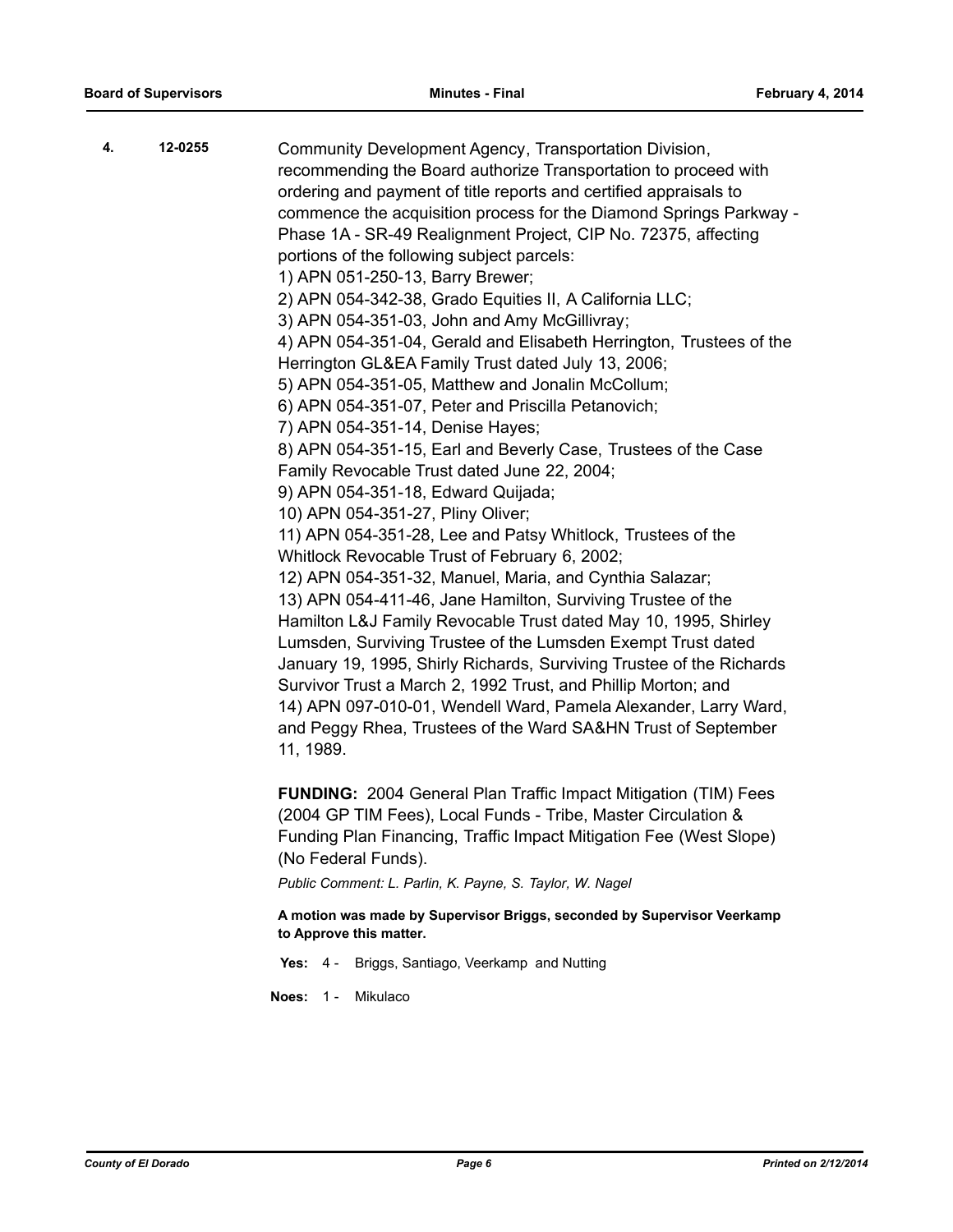| 5. | 13-0202 | Community Development Agency, Transportation Division,<br>recommending the Board consider the following:                                                                                                  |
|----|---------|-----------------------------------------------------------------------------------------------------------------------------------------------------------------------------------------------------------|
|    |         | 1) Approve and authorize the Chair to sign Amendment 2 to West<br>Valley Village Subdivision Improvement Agreement 07-1457 for Unit                                                                       |
|    |         | 6A extending the performance period to February 7, 2014;                                                                                                                                                  |
|    |         | 2) Direct staff to prepare Amendment 3 to extend the performance<br>period to February 4, 2015; and                                                                                                       |
|    |         | 3) Approve and authorize the Chair to sign Amendment 3 following<br>preparation by the Transportation Division, execution by the Owner,<br>and review and approval by County Counsel and Risk Management. |
|    |         | <b>FUNDING:</b> Developer Funds (no Federal Funds).                                                                                                                                                       |

**This matter was Approved on Consent Calendar 1.**

**6. 13-0204** Community Development Agency, Transportation Division, recommending the Board consider the following: 1) Approve and authorize the Chair to sign Amendment 2 to West Valley Village Subdivision Improvement Agreement 07-1495 for **Unit 6C** extending the performance period to February 7, 2014; 2) Direct staff to prepare Amendment 3 to extend the performance period extended to February 4, 2015; and 3) Approve and Authorize the Chair to sign Amendment 3 following preparation by the Transportation Division, execution by the Owner, and review and approval by County Counsel and Risk Management.

**FUNDING:** Developer Funds (no Federal Funds).

**This matter was Approved on Consent Calendar 1.**

**Yes:** 5 - Briggs, Santiago, Mikulaco, Veerkamp and Nutting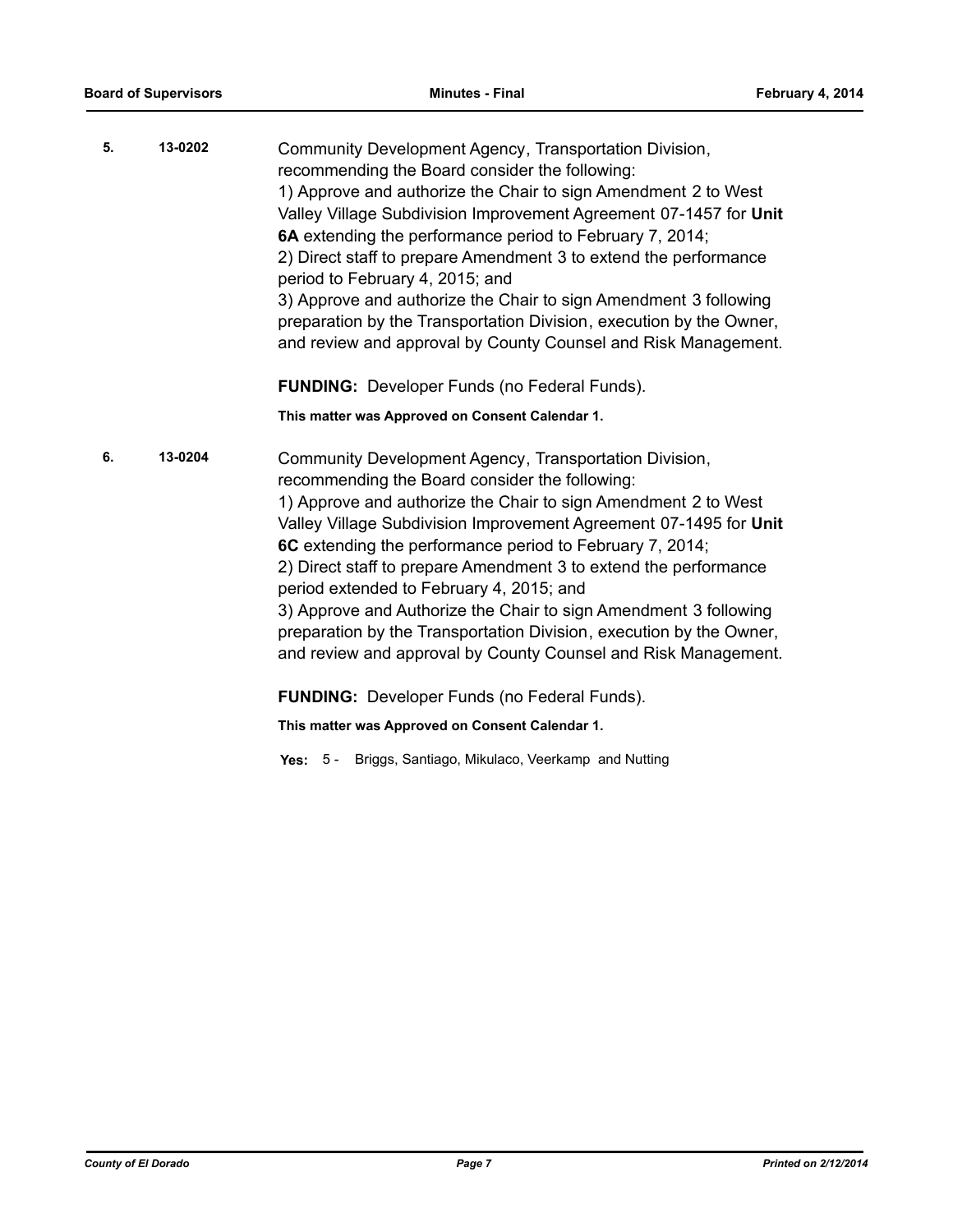| 7. | 14-0128 | Community Development Agency, Transportation Division,<br>recommending the Board consider the following:                                                                                                                                                                                                                                                                                                                                                                                                                                                                                                                                                                                                                                                                       |
|----|---------|--------------------------------------------------------------------------------------------------------------------------------------------------------------------------------------------------------------------------------------------------------------------------------------------------------------------------------------------------------------------------------------------------------------------------------------------------------------------------------------------------------------------------------------------------------------------------------------------------------------------------------------------------------------------------------------------------------------------------------------------------------------------------------|
|    |         | 1) Make findings in accordance with Chapter 3.13, Section 3.13.030 of<br>the County ordinance that there are specialty skills required for this<br>work that are not expressly identified in County classifications and is<br>not sufficient to warrant the addition of permanent staff; therefore,<br>engage an independent contractor in preparing a Subsequent<br>Environmental Impact Report for the Silver Springs Parkway to Bass<br>Lake Road (south segment), CIP No. 76108; and<br>2) Approve and authorize the Chair to sign Agreement for Services<br>No. 327-S1411 with Benchmark Land Use, Inc., doing business as<br>Benchmark Resources, in the not-to-exceed amount of \$213,898 for a<br>term to become effective upon execution by both parties and expiring |
|    |         | upon completion and County acceptance of the Final Subsequent<br>Environmental Impact Report for the Silver Springs Parkway to Bass<br>Lake Road (south segment).                                                                                                                                                                                                                                                                                                                                                                                                                                                                                                                                                                                                              |
|    |         | <b>FUNDING:</b> Funding for this Agreement will be provided by the 2004<br>GP Traffic Impact Mitigation fund fees (No Federal Funds).                                                                                                                                                                                                                                                                                                                                                                                                                                                                                                                                                                                                                                          |

**This matter was Approved on Consent Calendar 1.**

**8. 14-0145** Community Development Agency, Transportation Division, recommending the Board receive and file information on the traffic study conducted on Elf Wood Lane concerning the traffic impacts from Ponderosa High School and a project approved for recommendation to the Board by the Traffic Advisory Committee (TAC) at its meeting on October 17, 2013. The proposed project will provide traffic improvements to address impacts related to Ponderosa High School traffic. The project includes improving the existing median and providing traffic signage at the school parking lot entrance on Ponderosa Road that precludes inbound through traffic from Mineshaft Lane.

**FUNDING:** Road Fund (No Federal Funds).

**This matter was Approved on Consent Calendar 1.**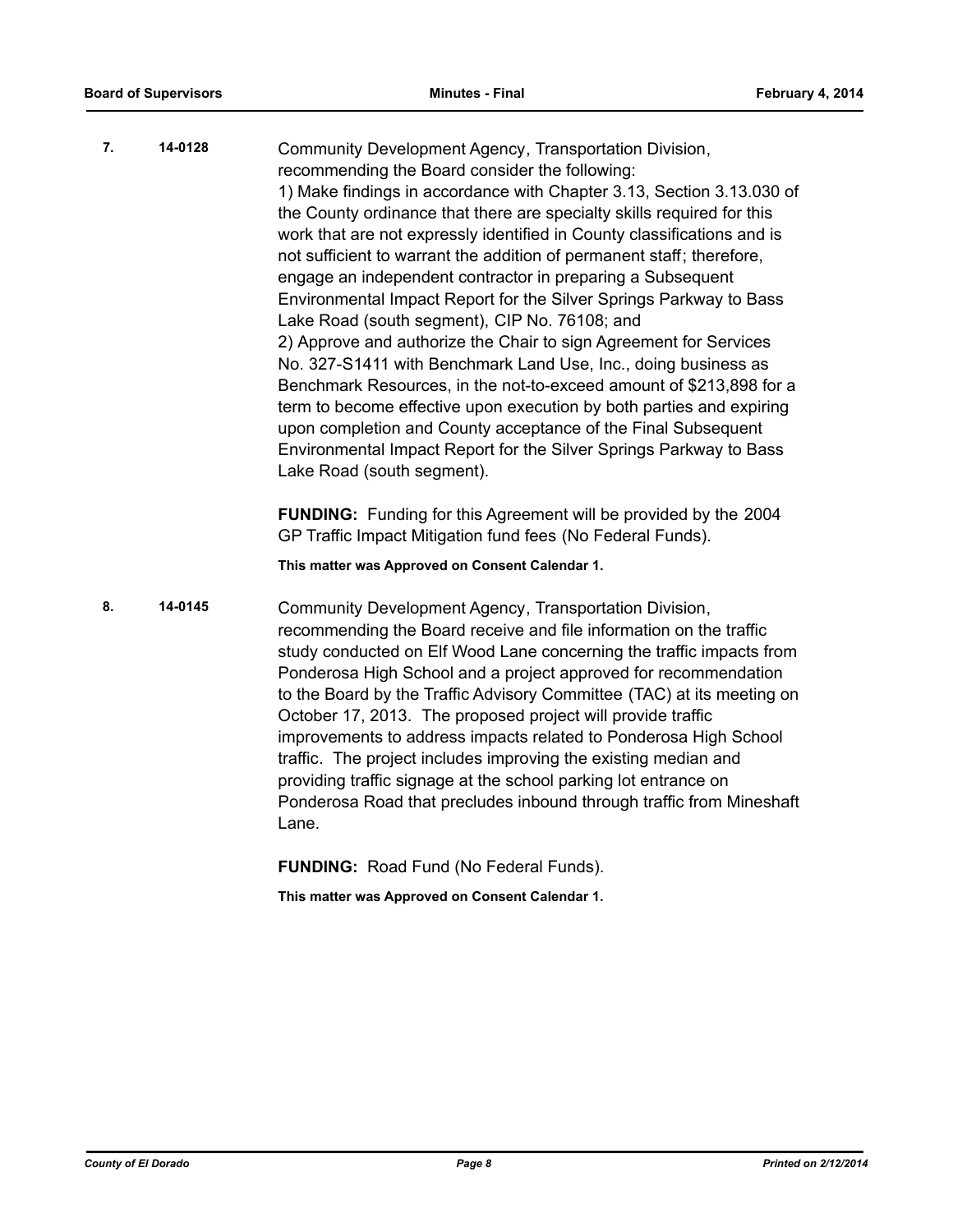| 9.  | 13-1194 | Community Development Agency, Transportation Division,<br>recommending the Board consider the following:<br>1) Make findings pursuant to Ordinance Code 3.13.030 that there are<br>special skills and qualifications required for the work performed under<br>this Agreement that are not expressly identified in County job<br>classifications and that the ongoing aggregate of the work to be<br>performed is not sufficient to warrant the addition of permanent staff;<br>and<br>2) Authorize the Chair to sign Agreement for Services 225-S1411 with<br>Mark Thomas & Company, Inc. in an amount not to exceed \$250,000<br>for a term of three years or upon completion of all issued Task Orders,<br>whichever is later, to provide as-needed design support services<br>pertaining to the Diamond Springs Parkway Project, CIP No. 72375<br>and 72334. (Cont. 01/28/14, Item 7)<br>Staff has met with the El Dorado County Employees Association,<br>Local #1, regarding overall use of contracted services on an<br>as-needed basis and they expressed no objections to proceeding with<br>this Agreement. |
|-----|---------|----------------------------------------------------------------------------------------------------------------------------------------------------------------------------------------------------------------------------------------------------------------------------------------------------------------------------------------------------------------------------------------------------------------------------------------------------------------------------------------------------------------------------------------------------------------------------------------------------------------------------------------------------------------------------------------------------------------------------------------------------------------------------------------------------------------------------------------------------------------------------------------------------------------------------------------------------------------------------------------------------------------------------------------------------------------------------------------------------------------------|
|     |         | <b>FUNDING: 2004 General Plan Traffic Impact Mitigation Fee Program</b><br>(TIM), the Missouri Flat Master Circulation and Funding Plan<br>(MC&FP), West Slope Impact Mitigation Fee Program, and Local Tribe<br>Funds (No Federal Funds).<br>Public Comment: L. Parlin, K. Payne, S. Taylor, W. Nagel                                                                                                                                                                                                                                                                                                                                                                                                                                                                                                                                                                                                                                                                                                                                                                                                               |
|     |         | A motion was made by Supervisor Briggs, seconded by Supervisor Veerkamp<br>to Approve this matter.                                                                                                                                                                                                                                                                                                                                                                                                                                                                                                                                                                                                                                                                                                                                                                                                                                                                                                                                                                                                                   |
|     |         | Yes: 4 - Briggs, Santiago, Veerkamp and Nutting                                                                                                                                                                                                                                                                                                                                                                                                                                                                                                                                                                                                                                                                                                                                                                                                                                                                                                                                                                                                                                                                      |
|     |         | Mikulaco<br><b>Noes: 1-</b>                                                                                                                                                                                                                                                                                                                                                                                                                                                                                                                                                                                                                                                                                                                                                                                                                                                                                                                                                                                                                                                                                          |
| 10. | 14-0049 | Health and Human Services Agency recommending the Board<br>approve and authorize the chair to sign thank you letters in recognition<br>of the efforts of Jaime Briseno, owner of Royal Six Tattoos; and Kelley<br>Rogers, owner of Hangtown Skate Shop for organizing holiday toy<br>drives, and Tricia Longpre, representative for Women in for Fun<br>Friendship Service (WIFFS), for organizing a holiday pajama drive to<br>benefit children in need served by Child Welfare Services.                                                                                                                                                                                                                                                                                                                                                                                                                                                                                                                                                                                                                           |

**This matter was Approved on Consent Calendar 1.**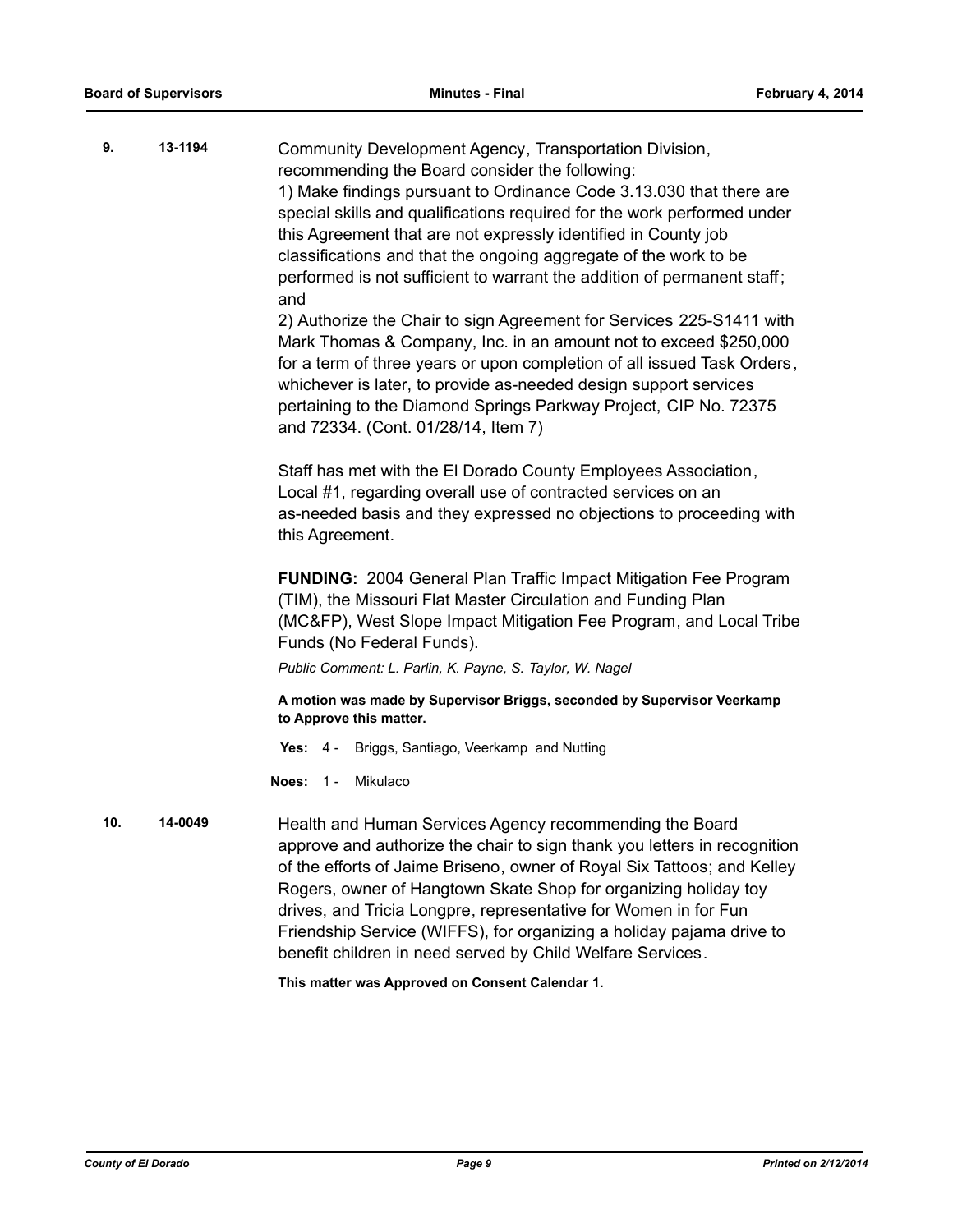| 11. | 14-0068 | Health and Human Services Agency, Community Services Division,<br>recommending the Board consider the following:<br>1) Approve the El Dorado County Commission on Aging, Advisory<br>Council's request for a webhosting and web domain subscription with<br>StartLogic to support the Commission on Aging's website,<br>www.2nd50yrs.org. The subscription shall commence upon Board<br>approval, has an initial term of two years in the amount of \$117.87 per<br>year, and automatically renews annually, in perpetuity, until terminated<br>by either party;<br>2) Authorize the Purchasing Agent to execute a Blanket Purchase<br>Order for the webhosting and web domain purchase; and<br>3) Authorize the Purchasing Agent to execute future Blanket Purchase<br>Orders for the Commission on Aging's webhosting and web domain<br>purchases, contingent upon Board of Supervisors funding approval<br>and County Counsel and Risk Management approval of the terms and<br>conditions.<br><b>FUNDING:</b> General Fund - Community Services Division Aging<br>Programs, Commission on Aging.<br>This matter was Approved on Consent Calendar 1. |
|-----|---------|--------------------------------------------------------------------------------------------------------------------------------------------------------------------------------------------------------------------------------------------------------------------------------------------------------------------------------------------------------------------------------------------------------------------------------------------------------------------------------------------------------------------------------------------------------------------------------------------------------------------------------------------------------------------------------------------------------------------------------------------------------------------------------------------------------------------------------------------------------------------------------------------------------------------------------------------------------------------------------------------------------------------------------------------------------------------------------------------------------------------------------------------------------|
| 12. | 14-0142 | Sheriff's Department recommending the Board approve and authorize<br>the Chairman to sign the perpetual Maintenance Agreement No.<br>184-O1410 with NEC Corporation of America for maintenance of a<br>Latent Finger Print Reader for the term August 5, 2013 to August 4,<br>2014 in the amount of \$3,708 plus special maintenance service                                                                                                                                                                                                                                                                                                                                                                                                                                                                                                                                                                                                                                                                                                                                                                                                           |

**FUNDING:** FY 2013/14 Cal-ID Remote Access Network funds.

**This matter was Approved on Consent Calendar 1.**

charges on an as needed basis.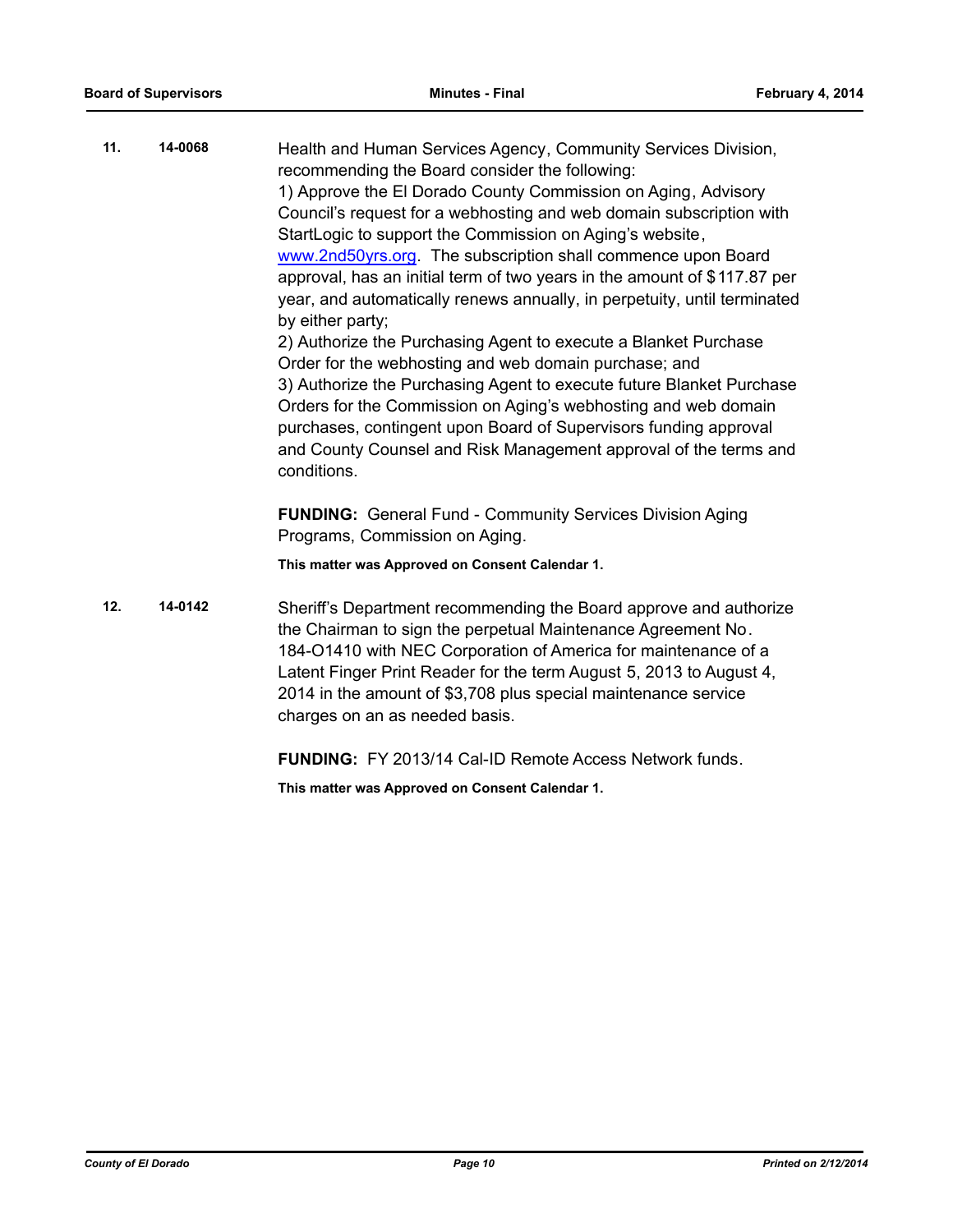## **CONSENT CALENDAR 2 (Supervisor Nutting did not participate)**

**13. 14-0227** Clerk of the Board recommending the Board approve the Minutes for the special meeting of the Board of Supervisors on January 27, 2014 and the regular meeting of the Board of Supervisors on January 28, 2014.

*Public Comment: M. Lane*

**A motion was made by Supervisor Mikulaco, seconded by Supervisor Veerkamp to Approve this matter.**

**Yes:** 4 - Briggs, Santiago, Mikulaco and Veerkamp

## **END CONSENT CALENDAR**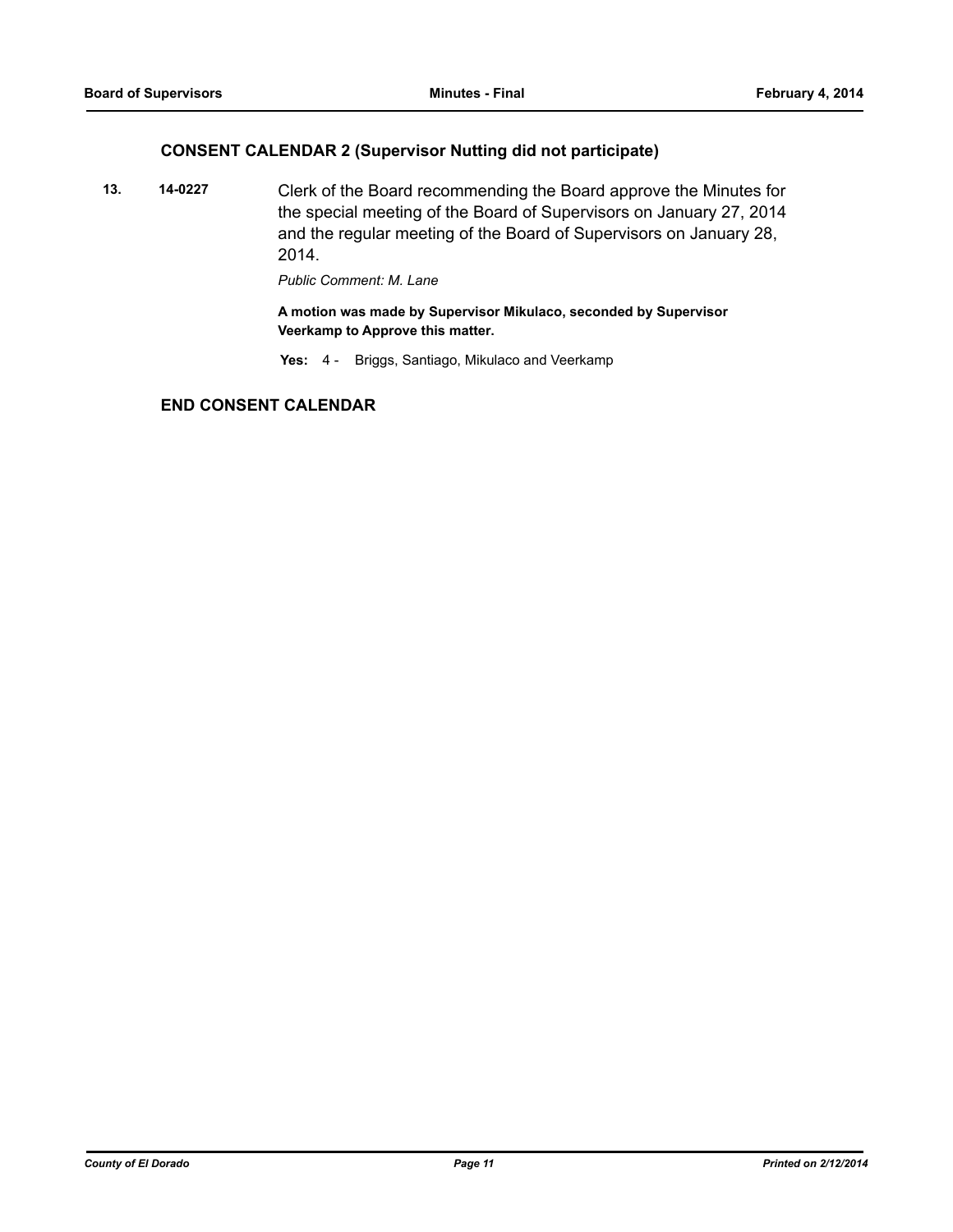## **10:00 A.M. - TIME ALLOCATION**

| 14. | 14-0108 | Chief Administrative Office, Parks Division, recommending the Board<br>consider the following:<br>1) Receive the 2013 Annual Report on the Rubicon Trail;<br>2) Receive an annual report on road closures in 2013 (Refer 2/12/13,<br>Item 17, File 13-0119); and<br>3) Receive and approve an update on the Soup Bowl segment of the<br>Rubicon Trail (Refer 1/26/2010, Item 25, File 10-0049)<br>Public Comment: J. Arnz                                                                                                                                                                        |
|-----|---------|--------------------------------------------------------------------------------------------------------------------------------------------------------------------------------------------------------------------------------------------------------------------------------------------------------------------------------------------------------------------------------------------------------------------------------------------------------------------------------------------------------------------------------------------------------------------------------------------------|
|     |         | A motion was made by Supervisor Nutting, seconded by Supervisor Veerkamp<br>to Approve in concept and bring back on February 11, 2014 on the Consent<br><b>Calendar the following:</b><br>1) Receive the 2013 Annual Report on the Rubicon Trail;<br>2) Receive an annual report on road closures in 2013 (Refer 2/12/13, Item 17,<br>File 13-0119); and<br>3) Receive and approve an update on the Soup Bowl segment of the Rubicon<br>Trail (Refer 1/26/10, Item 25, File 10-0049).                                                                                                            |
|     |         | Briggs, Santiago, Mikulaco, Veerkamp and Nutting<br>Yes: $5 -$                                                                                                                                                                                                                                                                                                                                                                                                                                                                                                                                   |
| 15. | 14-0143 | Supervisor Briggs recommending the Board:<br>1) Review the 2013 Auburn Lake Trails Community Wildfire Protection<br>Plan (CWPP);<br>2) Discuss and provide direction regarding the request submitted by<br>the Auburn Lake Trails Fire Safety and Improvement Council for<br>Supervisor Briggs to accept and sign-off on the 2013 CWPP; and,<br>3) Consider providing direction to staff on the development of a<br>County Policy that will provide guidance and determine a process to<br>review and consider similar requests for community planning<br>documents.<br>Public Comment: W. Nagel |
|     |         | A motion was made by Supervisor Veerkamp, seconded by Supervisor Briggs,<br>to Approve this matter and authorize the Chair to sign the Community Wildlife<br><b>Protection Plan.</b>                                                                                                                                                                                                                                                                                                                                                                                                             |

**Yes:** 5 - Briggs, Santiago, Mikulaco, Veerkamp and Nutting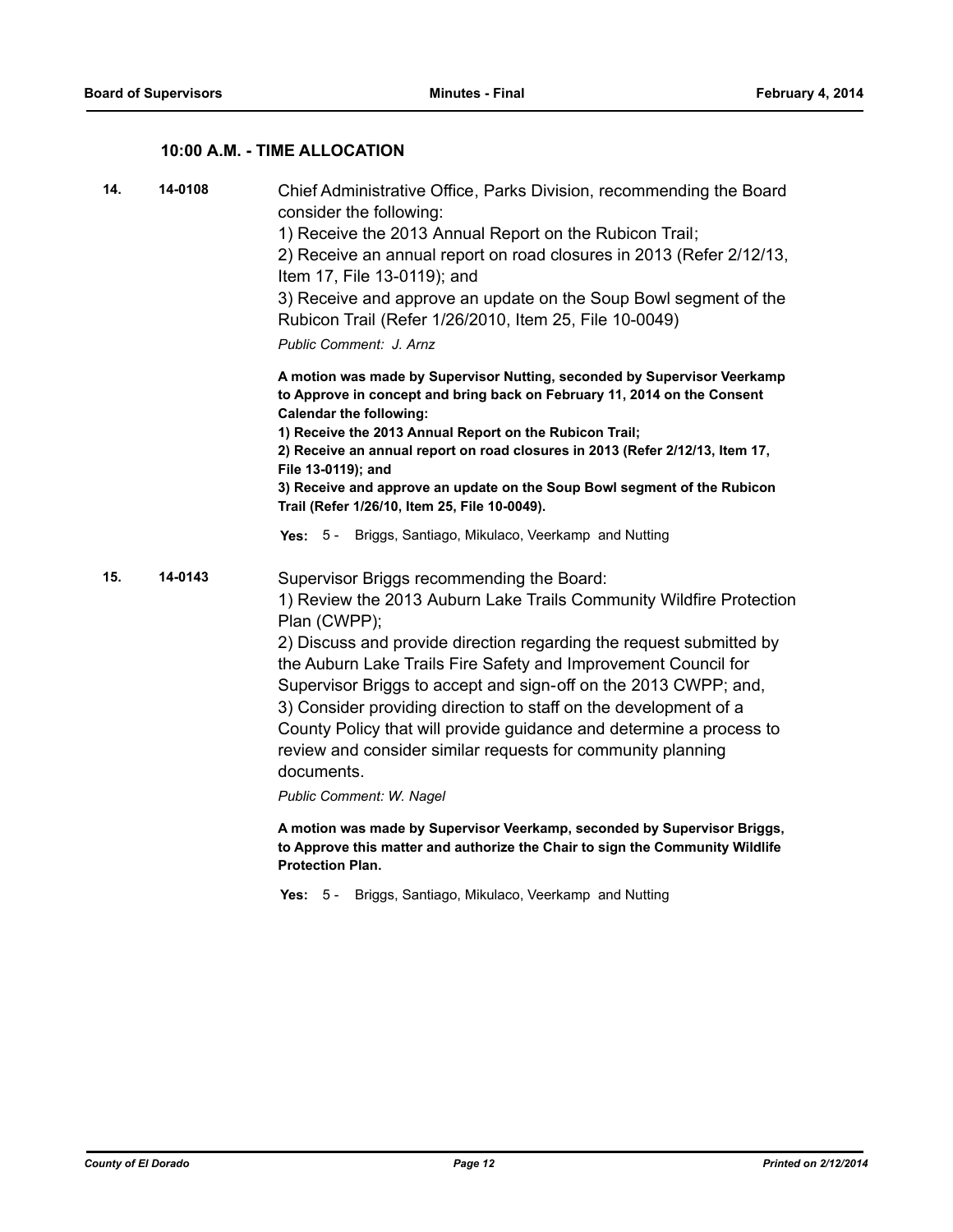## **DEPARTMENT MATTERS**

| 16. | 14-0146 | Auditor-Controller recommending the Board authorize the<br>Auditor-Controller to:<br>1) Disburse excess proceeds for the Assessor's Parcel Numbers and                                                                                                                                                                                   |
|-----|---------|------------------------------------------------------------------------------------------------------------------------------------------------------------------------------------------------------------------------------------------------------------------------------------------------------------------------------------------|
|     |         | dollar amounts shown on the attached list; and<br>2) Notify all valid claimants of the Boards action(s) and disburse<br>proceeds determined by the Board.                                                                                                                                                                                |
|     |         | This matter was Approved on Consent Calendar 1.                                                                                                                                                                                                                                                                                          |
| 17. | 14-0147 | Auditor-Controller recommending the Board authorize the<br>Auditor-Controller to:<br>1) Dispurse excess proceeds for APN 033-306-03-100 in the amount<br>of \$18,017.58 to Arlene Yew and Nelson C. Yew; and<br>2) Notify all valid claimants of the Board's action(s) and disburse<br>proceeds as determined by the Board.              |
|     |         | This matter was Approved on Consent Calendar 1.                                                                                                                                                                                                                                                                                          |
| 18. | 14-0148 | Auditor-Controller recommending the Board authorize the<br>Auditor-Controller to:                                                                                                                                                                                                                                                        |
|     |         | 1) Disburse excess proceeds for APN 501-017-50-100 in the amount<br>of \$274.31 to Richard Toomey and Deborah Toomey; and<br>2) Notify all valid claimants of the Board's action(s) and disburse<br>proceeds as determined by the Board.                                                                                                 |
|     |         | This matter was Approved on Consent Calendar 1.                                                                                                                                                                                                                                                                                          |
| 19. | 14-0149 | Auditor-Controller recommending the Board authorize the<br>Auditor-Controller to:                                                                                                                                                                                                                                                        |
|     |         | 1) Disburse excess proceeds for APN 500-102-22-100 in the amount<br>of \$164.23 to Tahoe Beach and Ski Club Owners Association, and<br>\$0.00 to Perlita A. Petersen; and                                                                                                                                                                |
|     |         | 2) Notify all valid claimants of the Board's action(s) and disburse<br>proceeds as determined by the Board.                                                                                                                                                                                                                              |
|     |         | This matter was Approved on Consent Calendar 1.                                                                                                                                                                                                                                                                                          |
| 20. | 14-0151 | Auditor-Controller recommending the Board authorize the<br>Auditor-Controller to:<br>1) Disburse excess proceeds for APN 500-102-97-200 in the amount<br>of \$142.33 to the State of California, Franchise Tax Board; and<br>2) Notify all valid claimants of the Board's action(s) and disburse<br>proceeds as determined by the Board. |
|     |         | This matter was Approved on Consent Calendar 1.                                                                                                                                                                                                                                                                                          |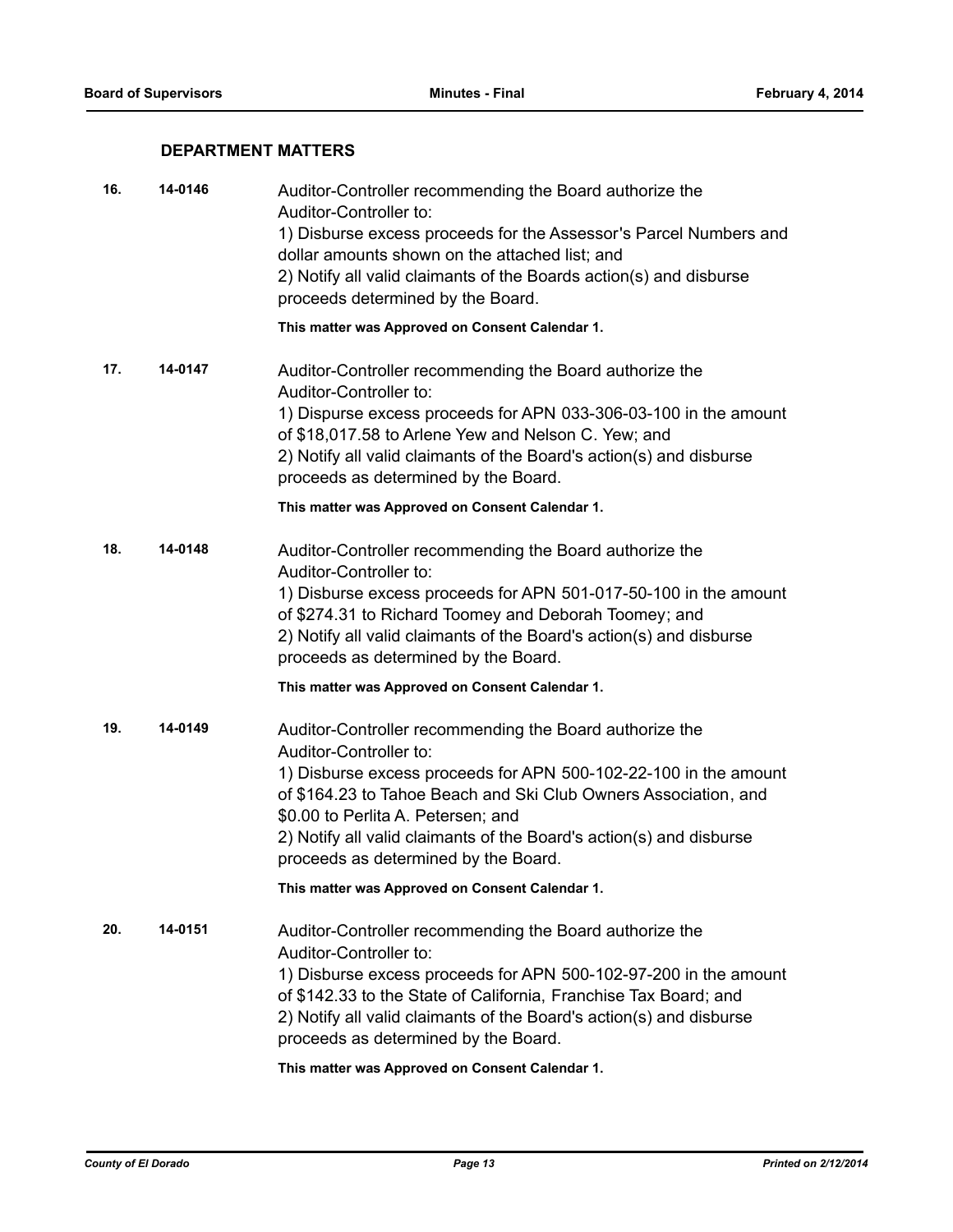**21. 13-1563** Chief Administrative Office recommending the Board receive an update from the Economic Development Strategic Investment Team providing a progress report on current approaches, challenges, questions, data collection and options to reducing the Traffic Impact Mitigation Fee to stimulate business activity and request that this item be continued until March 18, 2014 to allow the team time to complete a report of findings. (Est. Time: 10 Min.)

> **FUNDING:** Except for staff time, there is no funding associated with the cost of the report at this time.

> **A motion was made by Supervisor Briggs, seconded by Supervisor Veerkamp to continue this matter to March 18, 2014.**

**Yes:** 5 - Briggs, Santiago, Mikulaco, Veerkamp and Nutting

**22. 14-0219** Chief Administrative Office recommending the Board receive an update on the FY 2014-15 budget process and provide direction to Departments regarding guiding principles for FY 2014-15 budget development.

> **A motion was made by Supervisor Briggs, seconded by Supervisor Veerkamp to continue this matter to February 11, 2014.**

**Yes:** 5 - Briggs, Santiago, Mikulaco, Veerkamp and Nutting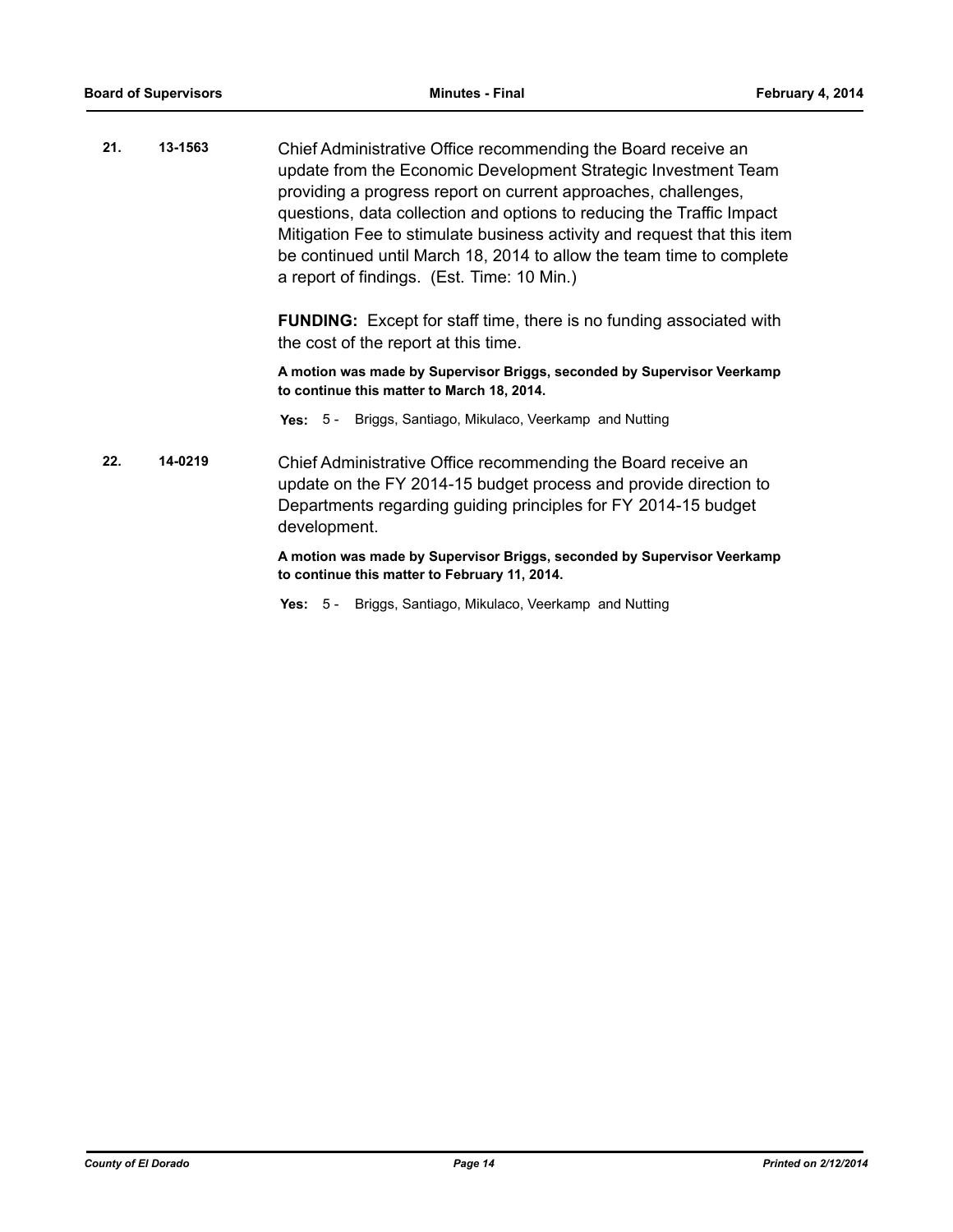#### **2:00 P.M. - TIME ALLOCATION 1**

**23. 13-0981** Hearing to consider adoption of Resolution **008-2014** to create an Underground Utility District as part of the Diamond Springs Parkway Project. (Est. Time: 5 Min.)

> **FUNDING:** 2004 General Plan Traffic Impact Mitigation Fee Program (TIM), the Missouri Flat Master Circulation and Funding Plan (MC&FP), West Slope Impact Mitigation Fee Program (TIM), Local Tribe Funds, Electrical Rule 20A Underground Utility Funds (PG&E), Telecommunication Rule 32A.1 Tariff Funds (AT&T), and Underground District Reimbursement Funds from Comcast (No Federal Funds).

*Public Comment: K. McCoy, L. Parlin, S. Taylor, K. Payne*

**A motion was made by Supervisor Briggs, seconded by Supervisor Veerkamp to Adopt Resolution 008-2014.**

- **Yes:** 4 Briggs, Santiago, Veerkamp and Nutting
- **Noes:** 1 Mikulaco

#### **2:00 P.M. - TIME ALLOCATION 2 (Supervisor Nutting did not participate)**

**24. 13-0217** Community Development Agency, Transportation Division, recommending the Board consider the following: 1) Receive a presentation regarding the feasibility of rehabilitation of the existing Mount Murphy Road at South Fork American River - Bridge Replacement Project, CIP No. 77129; and 2) Direct Transportation staff to issue a Notice to Proceed for Phase 1B of AGMT 13-53658 with CH2MHill of Sacramento, CA. (Est. Time: 15 Min.)

**FUNDING:** Highway Bridge Program (Federal Funds).

*Public Comment: B. Day, H. Penn, K. Payne, L. Price, M. Lane*

**A motion was made by Supervisor Veerkamp, seconded by Supervisor Mikulaco to:**

**1) Move to dismiss the rehabilitation options;**

**2) Move to Initiate Phase 1B of the Alternatives Analysis Study reviewing weight and height limitations; and** 

**3) Explore options for using old bridge for non-vehicular travel during next phase.**

**Yes:** 4 - Briggs, Santiago, Mikulaco and Veerkamp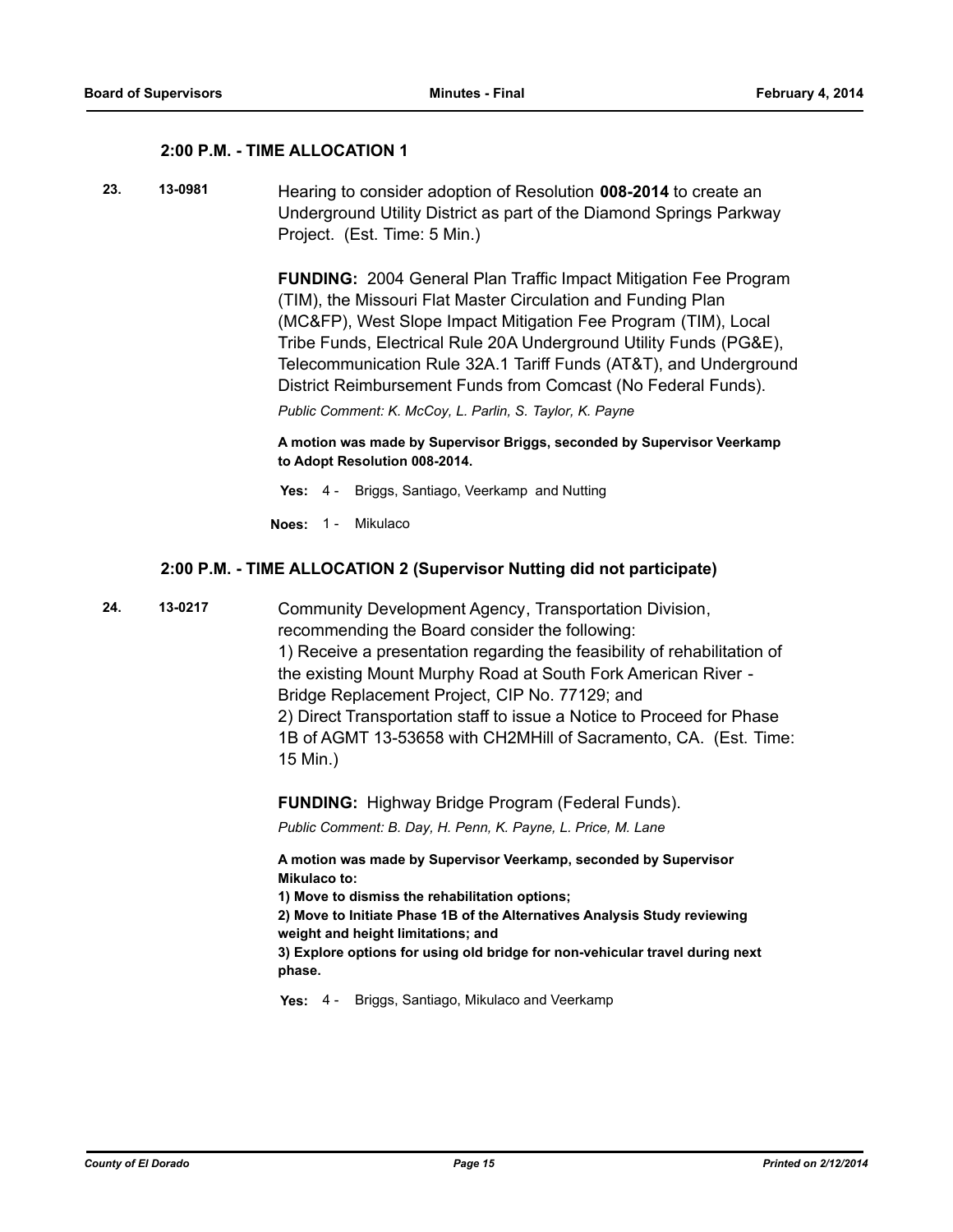| 25. | 14-0071 | Community Development Agency, Transportation Division,<br>recommending the Board consider the following:<br>1) Receive a presentation regarding the recommended roadway<br>alignment for the Bucks Bar Road at the North Fork Cosumnes River -<br>Bridge Rehabilitation Project, CIP No. 77116; and<br>2) Direct staff to continue with project environmental and design work<br>utilizing the recommended roadway alignment. (Est. Time: 15 Min.) |
|-----|---------|----------------------------------------------------------------------------------------------------------------------------------------------------------------------------------------------------------------------------------------------------------------------------------------------------------------------------------------------------------------------------------------------------------------------------------------------------|
|     |         | <b>FUNDING:</b> Highway Bridge Program and Regional Surface<br>Transportation Program Exchange Funds (Federal Funds).<br>Public Comment: C. Smith, S. Jones, D. Wright, R. Rossi, K. Payne, M. Lane, S.<br>Price, W. Nagel                                                                                                                                                                                                                         |
|     |         | A motion was made by Supervisor Briggs, seconded by Supervisor Veerkamp<br>to:<br>1) Receive and file the presentation;<br>2) Direct staff to meet with funding agencies for consideration of a design<br>exception for a less than 40 mile per hour bridge while the bridge remains open<br>to traffic, and<br>3) Report back to the Board with an update.                                                                                        |
|     |         | Yes: 3 - Briggs, Santiago and Veerkamp<br>Mikulaco<br>Noes: $1 -$                                                                                                                                                                                                                                                                                                                                                                                  |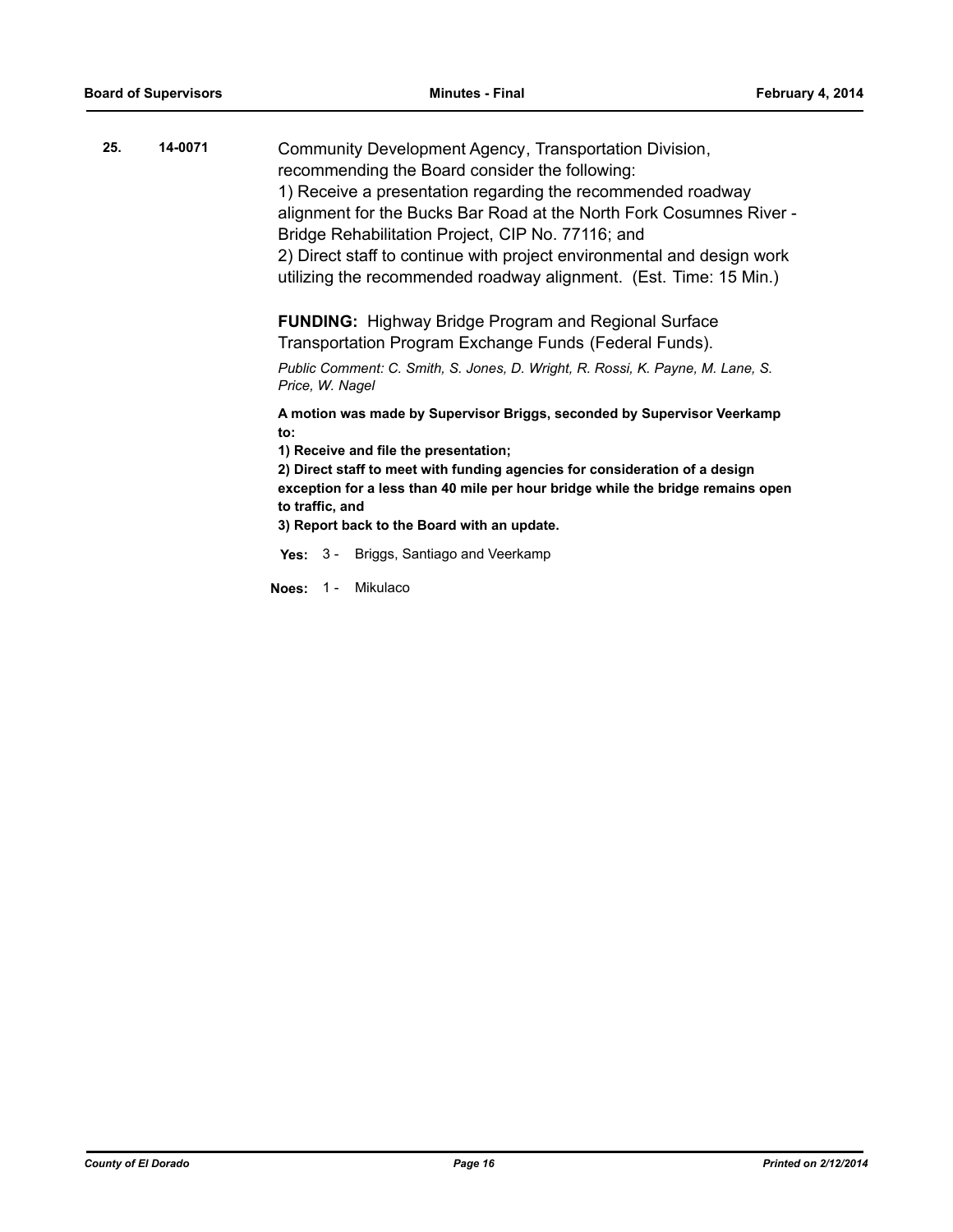#### **ITEMS TO/FROM SUPERVISORS**

**Supervisor Mikulaco reported that he went down and voted as directed at the meeting of the Sacramento Placerville Transportation Corridor Joint Powers Authority Oversight Committee. There was a piece of information that came out that he felt was important to share. One of the programs they are doing is spraying along the Corridor to keep the weeds down because it is a safety issue. The Agricultural Commission asked that one of the agents not be included in El Dorado County and Supervisor Mikulaco agreed with this.** 

**Supervisor Veerkamp wanted to make sure everyone knew there was a meeting at El Dorado Irrigation District tonight at 6:00 p.m. to discuss the drought, water conservation measures and the potential of a 15% surcharge on water usage. He would like to adjourn tonight's meeting in honor of Skip Kelly. Skip Kelly was a partner with Carter Kelly, who passed away last week. He was a great community member, good person, and did a lot of work for the school district.** 

**Supervisor Briggs spoke of working and developing the Child Protective Unit in this County that brings in all the users and people who work with Child Protective Services, such as, the District Attorney, Probation, Mental Health, Public Health, Social Workers, etc. They had their third meeting last week. It is a small group of about eight or nine people. It is designed to be that way, so people have the opportunity to have discussions. There have been some unfortunate incidents in the County recently regarding minor sex trafficking. There have been three cases in the last six months. Health and Human Services and Child Protective Services will be bringing a presentation to the Board.** 

**Supervisor Santiago announced that Tahoe Regional Planning Agency (TRPA) Governing Board met last week. The TRPA discussed the rolling out of the Regional Plan Implementation Committee and the Meyers Area Plan. This has a lot of support in the community, although there are some individuals that would like to put additional restrictions in the Plan. The TRPA was successful in obtaining Strategic Growth Council grants for the Tahoe Basin. They are now moving into round three of developing sustainability principals for environmental, economic and social sustainability. These principals are being implemented throughout the Basin in order to help the economy, environment and community.**

**ADJOURNED AT 5:50 P.M. IN HONOR OF SKIP KELLY.**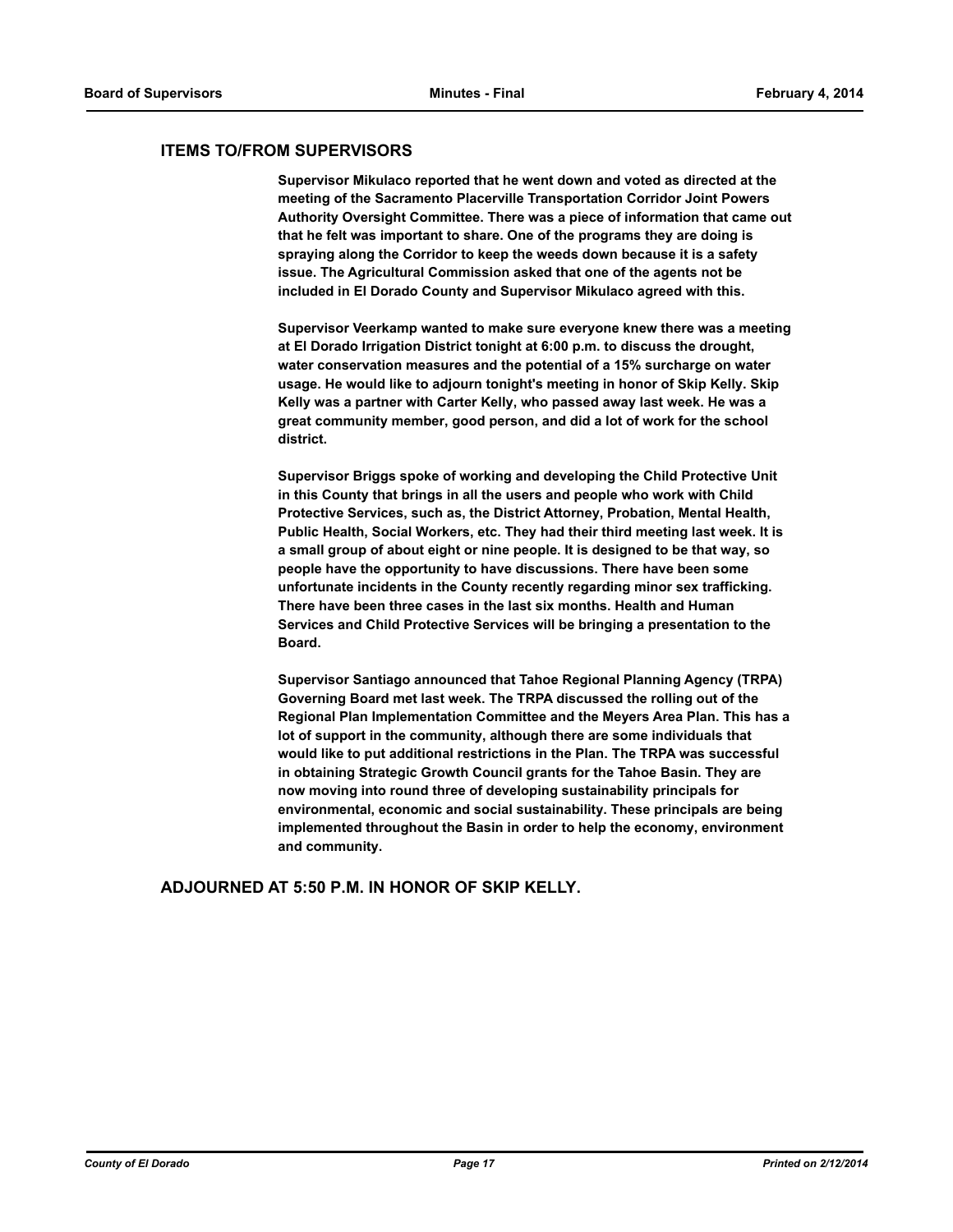## **CLOSED SESSION**

| 26. | 14-0199 | <b>Pursuant to Government Code Section 54957.6 - Conference with</b><br><b>Labor Negotiator:</b><br>County Negotiator: Director of Human Resources and/or designee,                                                                                                                                                                                                                                                                                                             |
|-----|---------|---------------------------------------------------------------------------------------------------------------------------------------------------------------------------------------------------------------------------------------------------------------------------------------------------------------------------------------------------------------------------------------------------------------------------------------------------------------------------------|
|     |         | and Jack Hughes of Liebert, Cassidy, Whitmore.                                                                                                                                                                                                                                                                                                                                                                                                                                  |
|     |         | Operating Engineers Local No. 3 representing employees in the<br>Trades & Crafts, Probation, and Corrections Bargaining Units; Deputy<br>Sheriffs Association representing employees in the Law Enforcement<br>Unit; El Dorado County Criminal Attorney Association; El Dorado<br>County Deputy County Counsel Association; El Dorado County<br>Managers Association; El Dorado County Law Enforcement Managers<br>Association; and Unrepresented Employees. (Est. Time: 1 Hr.) |
|     |         | No Action Reported. Supervisor Nutting did not participate.                                                                                                                                                                                                                                                                                                                                                                                                                     |
| 27. | 14-0213 | <b>Pursuant to Government Code Section 54957- Public Employee</b><br><b>Performance Evaluation.</b> Title: Director of Health & Human Services<br>Agency. (Est. Time: 20 Min.)                                                                                                                                                                                                                                                                                                  |
|     |         | No Action Reported.                                                                                                                                                                                                                                                                                                                                                                                                                                                             |
| 28. | 14-0218 | <b>Pursuant to Government Code Section 54957- Public Employee</b><br>Performance Evaluation. Title: Public Defender. (Est. Time: 20<br>$Min.$ )                                                                                                                                                                                                                                                                                                                                 |

**No Action Reported.**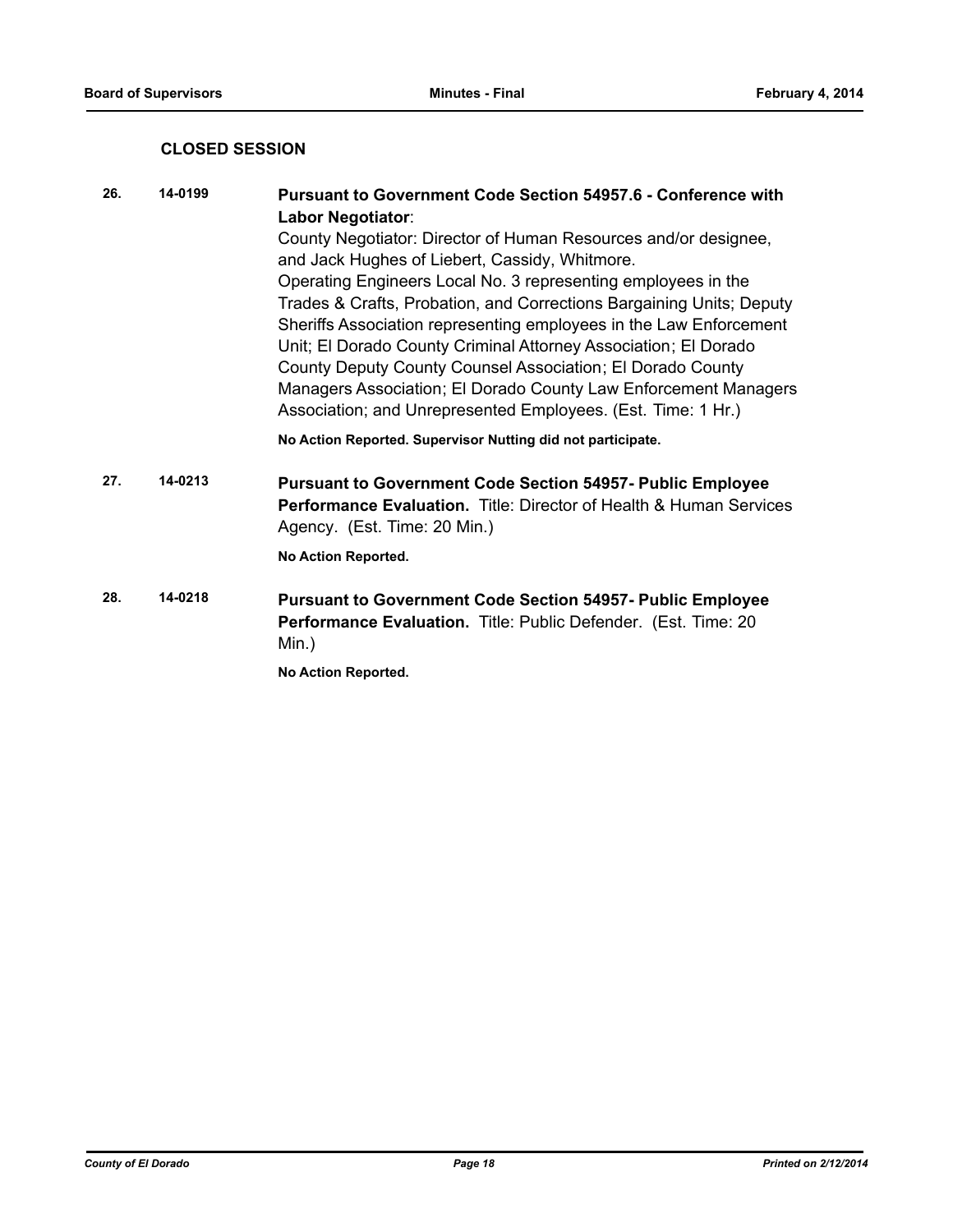On August 19, 2003, the Board adopted the following protocol: It is a requirement that all speakers, County staff and the public, when approaching the podium to make a visual, Power Point or transparencies presentation to the Board of Supervisors, must provide the Clerk with the appropriate number of hard copies of the presentation for Board members and the audience. Only those speakers that provide this required number of hard copies will be permitted to proceed with a visual presentation.

Persons interested in serving on any Board of Supervisors ADVISORY BOARD, COMMITTEE, OR COMMISSION are encouraged to complete an application form (available in the office of the Clerk of the Board of Supervisors, or online) and submit same to the board, committee or commission, to the County Department which supports the board, committee or commission, or to the Clerk of the Board of Supervisors.

VIDEO TAPES of regular, Tuesday Board of Supervisors meeting are BROADCAST ON CABLE TV as follows:

West Slope - Comcast - Channel 15, Wednesday at 1:00 P.M. (day after Tuesday meeting) and Tuesday at 7:00 A.M. (One week after previous Tuesday Meeting)